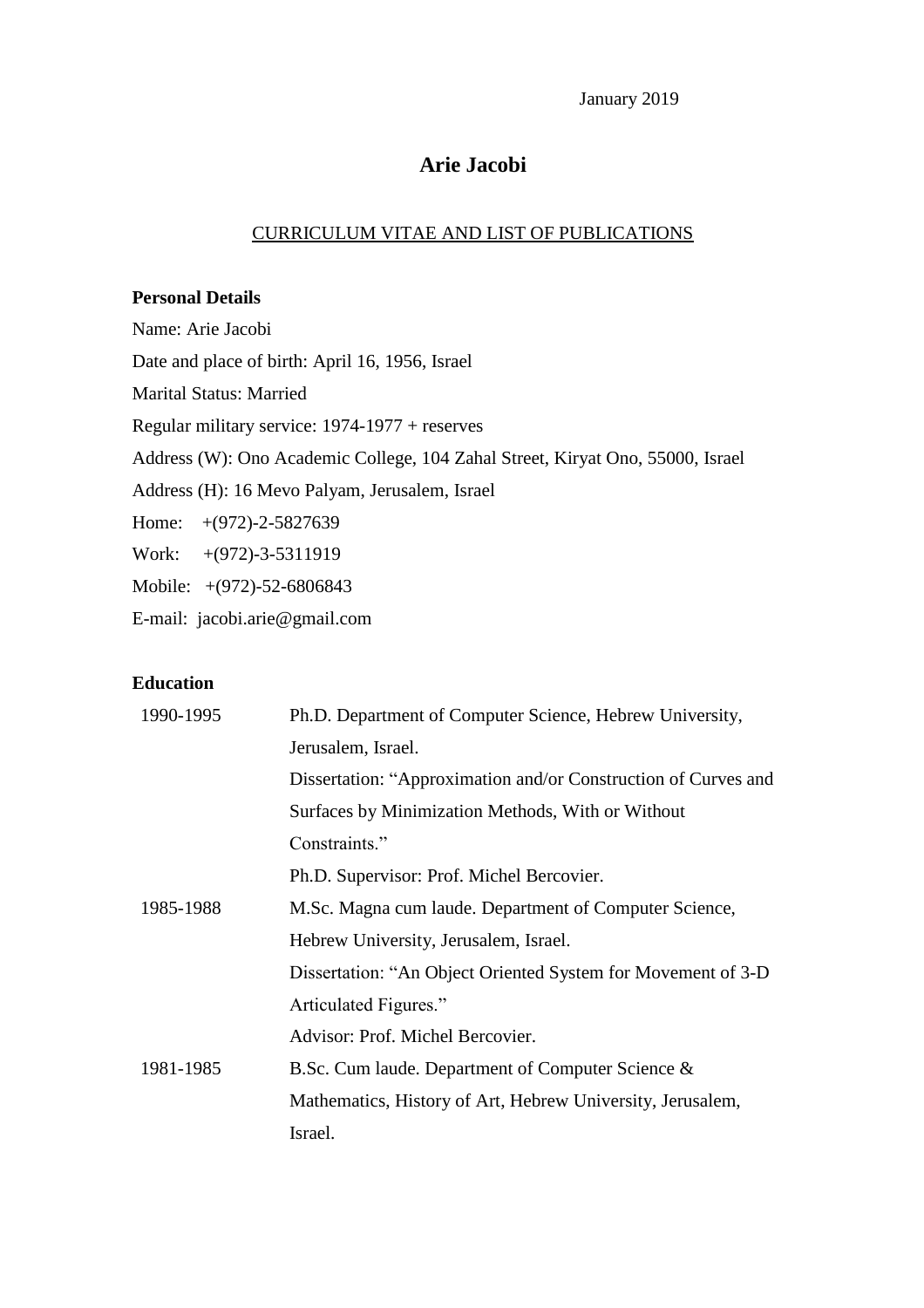## **Employment History**

| 2011 - Present   | <b>Senior Lecturer</b>                                 |
|------------------|--------------------------------------------------------|
|                  | Business School, Department of Information Systems     |
|                  | Ono Academic College                                   |
| $2010$ - Present | Lecturer                                               |
|                  | The School of Business Administration                  |
|                  | The Hebrew University of Jerusalem, Israel             |
| 2005-2010        | Senior Lecturer and Head                               |
|                  | Department of Software Engineering                     |
|                  | SCE - Sami Shamoon College of Engineering, Israel      |
| 2002-2008        | Senior Lecturer (part time)                            |
|                  | Department of Computer Science                         |
|                  | Lev Institute, Israel                                  |
| 2003-2005        | Senior Lecturer and Head                               |
|                  | Computer Hardware & Software Engineering Department    |
|                  | Ruppin Academic Center, Engineering School, Israel     |
| 1996-2000        | Senior Lecturer and Head (part time)                   |
|                  | Department of Computer Science                         |
|                  | Academic College of Technology – ORT Jerusalem, Israel |
| 1985-1988        | Research Assistant & Lecturer                          |
|                  | Department of Computer Science                         |
|                  | The Hebrew University of Jerusalem                     |

### **Professional Activities**

|           | (a) Positions in academic administration                   |
|-----------|------------------------------------------------------------|
| 2006-2008 | Head of the Department of Software Engineering             |
|           | SCE - Sami Shamoon College of Engineering, Israel          |
| 2003-2005 | Head of Computer Hardware & Software Engineering (CHSE)    |
|           | Department, Engineering School, Ruppin Academic Center     |
|           | Development of the B.Sc. CHSE program that was approved by |
|           | the Israeli Higher Education Committee.                    |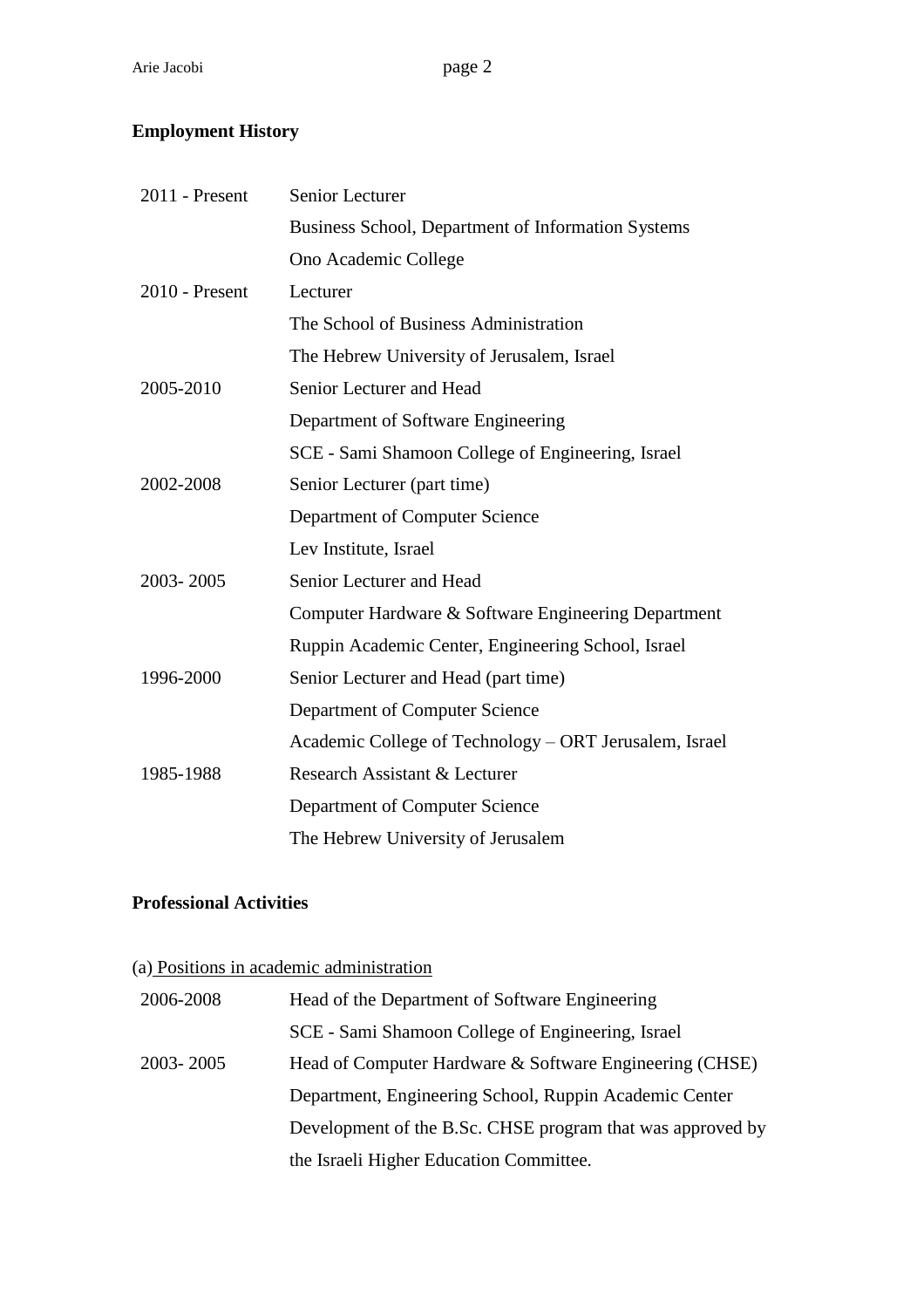| 1996-2000 | Head of Department of Computer Science                        |
|-----------|---------------------------------------------------------------|
|           | Academic College of Technology – Ort Jerusalem                |
|           | Development of the B. Tech. in Computer Science program that  |
|           | was approved by the Israeli Higher Education Committee.       |
|           | Development of the B.Sc. in Computer Science program that was |
|           | sent to the Israeli Higher Education Committee.               |

# (b) Professional functions outside universities/institutions

| 2002-2003     | Managing Director and Co-founder, Light Energy Saving Ltd.        |
|---------------|-------------------------------------------------------------------|
|               | - Set up an operation for a distribution and marketing network of |
|               | energy saving products in the UK and Ireland                      |
| 1999-2002     | Director of Customer Care & Billing Division for the Telecom      |
|               | Industry, Amdocs Corp.                                            |
|               | - Large accounts management (management, implementation)          |
|               | - Business development                                            |
|               | - Sales & support                                                 |
|               | - Amdocs representative at Accenture                              |
| 1998-1999     | Head of the Real time Network Management System Division          |
|               | <b>Nortel Networks Israel</b>                                     |
|               | - Management of a number of projects                              |
|               | - Sales & customer support                                        |
| 1995-1998     | CEO and Co-founder, RobotTree Technology Ltd.,                    |
|               | Set up a start-up that developed a robotic system for fruit       |
|               | harvesting.                                                       |
| 1993          | Software Engineer, Heshev Pituach                                 |
|               |                                                                   |
|               | (c) Significant professional consulting                           |
| 2012          | Consultant, fl3ur Ltd.                                            |
|               | Analysis, design & implementation of mobile application for IOS   |
|               | and Android based systems.                                        |
| $2003 - 2004$ | Consultant in the areas of information systems & technology,      |

Internet technologies, software technologies, project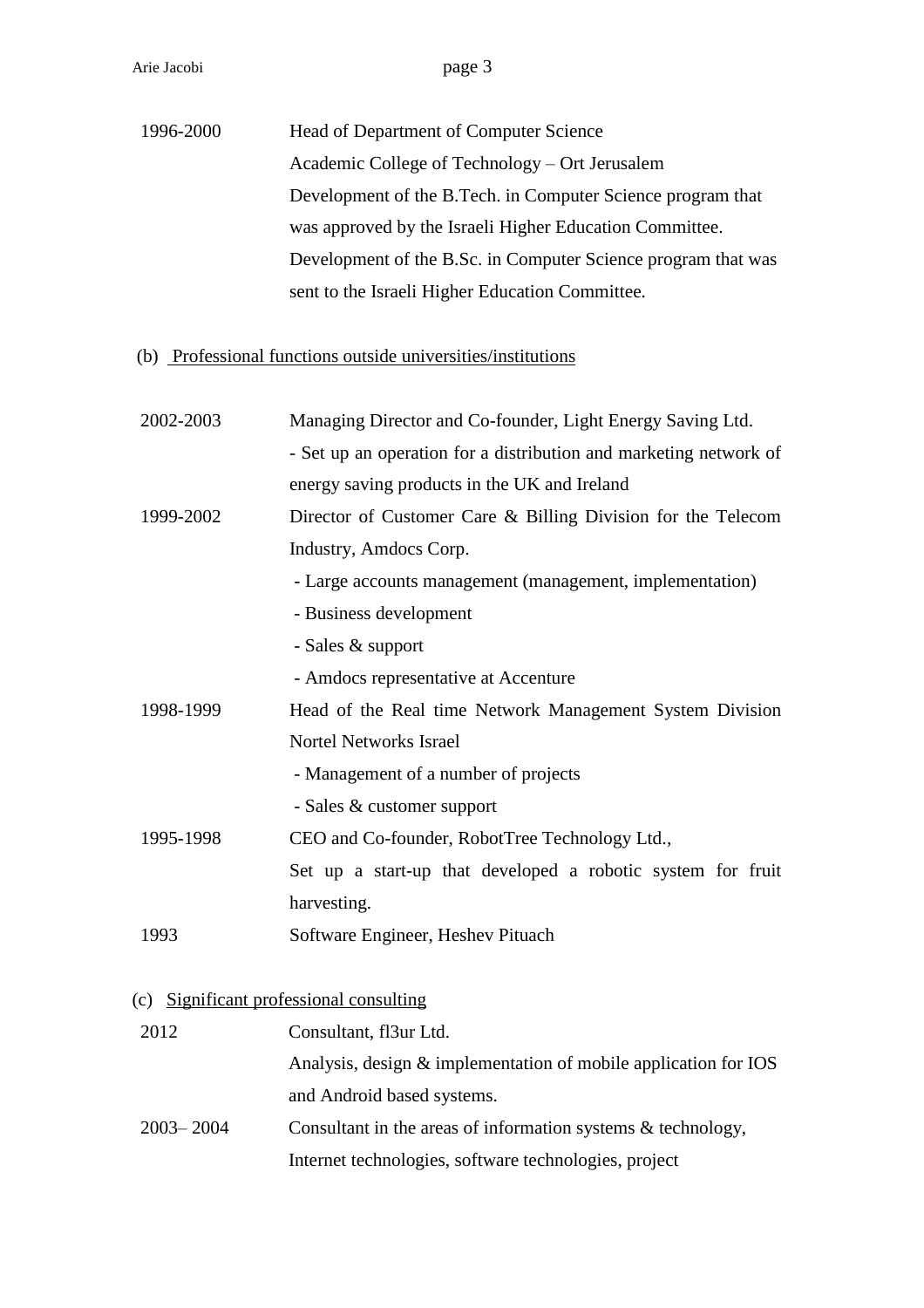management, system analysis & design, implementation and management solutions (part time).

(d) Membership in professional/scientific societies (past and present) Association for Information Systems, Member

### Israel Association for Information Systems, Member

### **Educational Activities**

(a) Courses taught

Graduate Courses

- Computer Aided Geometric Design (Hebrew University)
- Introduction to Web Technologies (Hebrew University)
- Project Management (Ono Academic College)

Undergraduate Courses

(Ono Academic College)

- Database Theory and Implementation (Ono Academic College)
- Introduction to Information Systems
- Introduction to Computer Structure
- Introduction to Software Quality Assurance
- Project Management
- Object Oriented Programming using Java
- Analysis and Design using UML

(Hebrew University)

- Computer Graphics (Hebrew University)
- Introduction to Computer Science (Hebrew University)
- Introduction to Web Technologies (Hebrew University)
- Introduction to Information Systems / Technology

(Shamoon College of Engineering, Ruppin Academic Center)

- Graph Theory Algorithms (I, II) (Ruppin Academic Center)
- Network and Computer Security (SCE)
- Object Oriented Analysis and Design using UML (SCE)
- Object Oriented Programming  $(C++ (I, II), Java (I, II),)$  (SCE)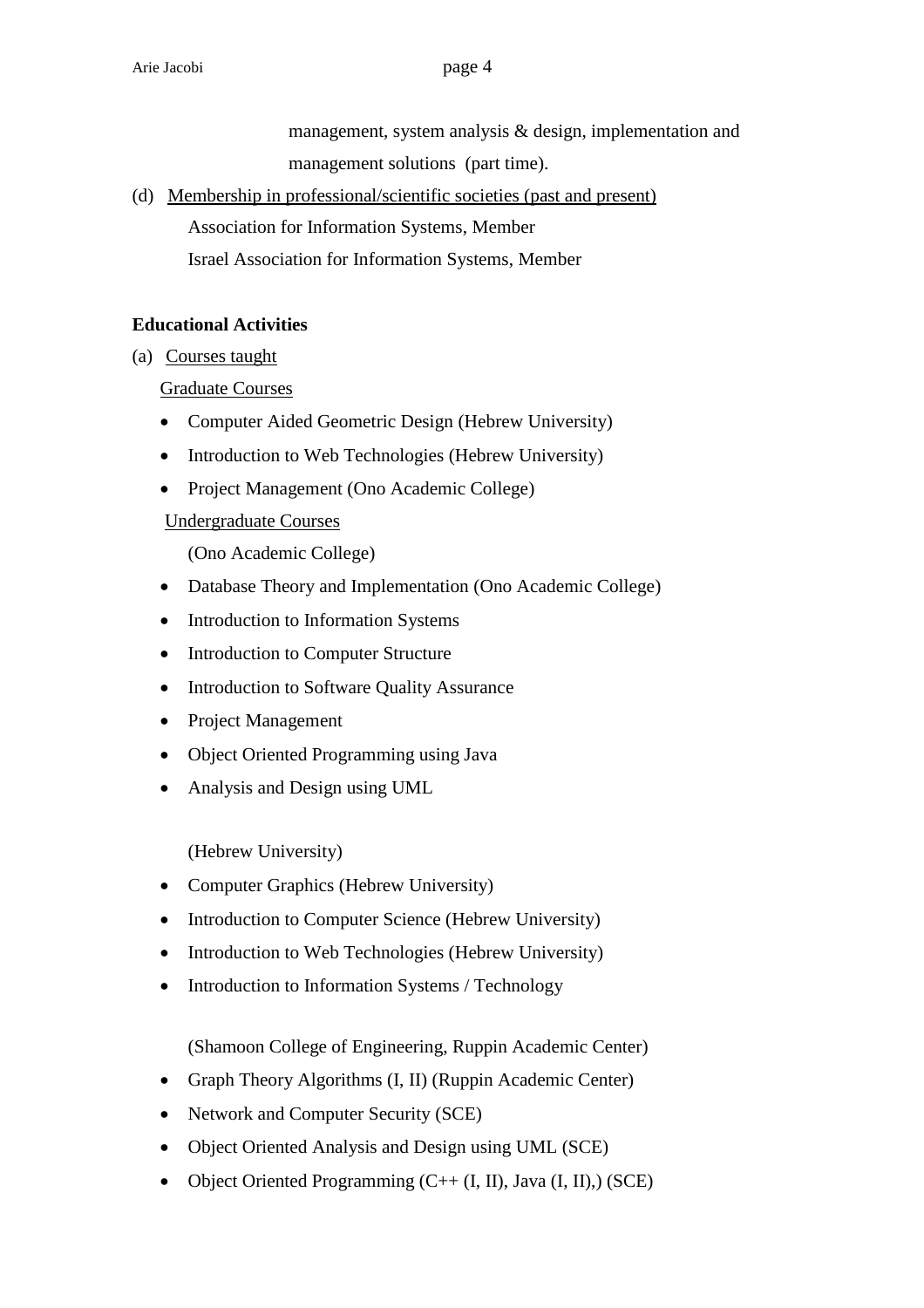- Scientific Computing (SCE)
- Software Engineering  $(I, II)$  (SCE)
- Computer Architecture (SCE, Ruppin Academic Center)
- Computer Networks (Ruppin Academic Center)
- Computer Structure (SCE, Ruppin Academic Center)
- Data Structures and Algorithms (I, II) (Ruppin Academic Center)
- Automata Theory and Formal Languages (Lev Institute)

#### **Awards, Citations, Honors, Fellowships**

(a) Honors, Citation Awards

| 2019            | Excellence in Research – Ono Academic College.                           |
|-----------------|--------------------------------------------------------------------------|
| 1992            | Grant from the Ministry of Science and Culture, Land Hessen, W. Germany. |
| 1988            | Landau Prize for Outstanding M.Sc. Thesis.                               |
| 1982            | Dean's Honor's List, Hebrew University.                                  |
| (b) Fellowships |                                                                          |
| 1990-1994       | Fellowship for Ph.D. studies in Computer Science, Hebrew University.     |
| 1985-1988       | Fellowship for M.Sc. studies in Computer Science, Hebrew University.     |

#### **Publications**

- (a) Refereed professional articles and publications
- Jacobi, A., & Tzur, J. (2019). Optimal screening capacity and perceived risk of mortgage banks across countries. *Emerging Markets Review*, *41*, 100654.
- Yevgeny Mugerman, Joseph Tzur., and Arie Jacobi., (2018), Mortgage Loans and Bank Risk Taking: Finding the Risk "Sweet Spot", Quarterly Journal of Finance, Vol. 8, No. 4.
- Tzur Joseph and Arie Jacobi," Wealth Inequality and Bank Failure: A Cross-Country Simulation Analysis", Journal International Financial Markets Institutions and Money (2019).<https://doi.org/10.1016/j.intfin.2018.12.017>
- Tzur J., and Jacobi A., (2018), Decision Making under Uncertainty and the Two-Envelope Paradox, Journal of Theoretical Accounting Research, 13(2) (2018), pp. 88-108.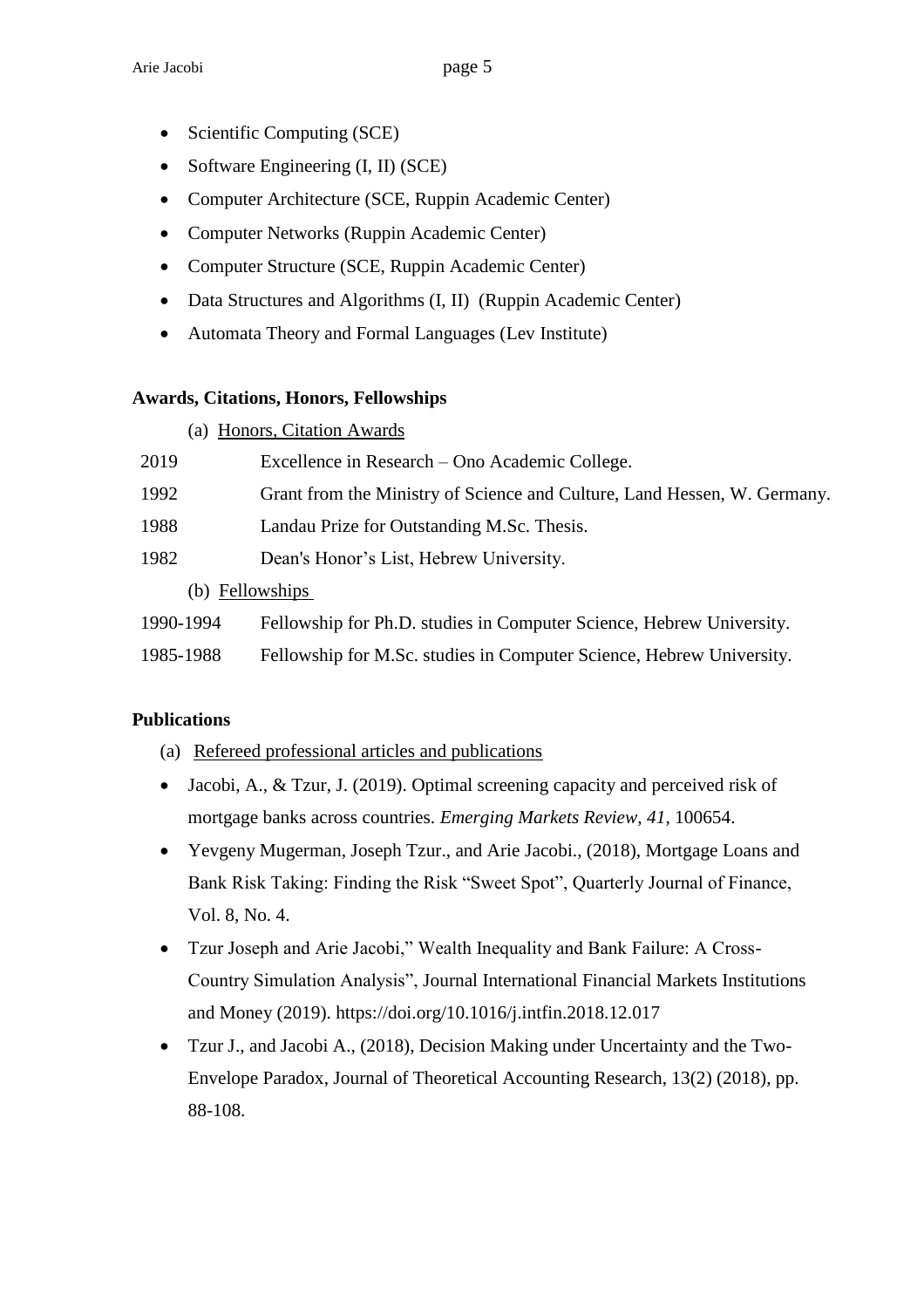- Jacobi, A. and Ben-Assuli, O., 2012, Improving Robustness of Scale-Free Networks to Message Distortion. Lecture Notes in Business Information Processing. Vol. 129, No. 4, pp. 185-199.
- Lifschutz, S., Jacobi, A. and Feldshtein, S. 2010, Corporate Governance Characteristics and External Audit Fees: A Study of Large Public Companies in Israel. International Journal of Business and Management, Vol. 5, No. 3.
- Jacobi, A. and Lifschutz, S. 2010, Minimization, Constraints and Composite Bezier Surfaces. Journal of Applied Quantitative Methods, Vol.5.
- Lifschutz, S. and Jacobi, A. 2010, Predicting Bankruptcy: Evidence from Israel. International Journal of Business and Management, Vol. 5, No. 4.
- Jacobi, A. 2009, Approximation and Construction of Composite Bezier Surfaces Using Minimization and Finite-Element Methods. Computer Modelling and New Technologies,Vol. 13, No.4, 22-38.
- Bercovier, M. & Jacobi, A. 1994, Minimization, Constraints and Composite Bézier Curves. Computer Aided Geometric Design, Vol. 11., pp. 533-563.
- Bercovier, M. & Jacobi, A.1992, Approximation and/or Construction of Curves by Minimization Methods with or without Constraints. Mathematical Modelling and Numerical Analysis, Vol. 26, No. 1, pp. 211-232.

#### (b) Papers under Revision or Review Process

Jacobi A., Tzur J., 2018, Wealth Distribution and Probability of Bank Failure across Countries, Journal of Emerging Markets Review

- (c) Chapters in collective volumes- Conference proceedings
	- Ben-Assuli, O. and Jacobi, A., 2012, "Improving Robustness of Scale-Free Networks to Message Distortion" In: *Knowledge and Technologies in Innovative Information Systems*. Rahman, H., Mesquita, A., Ramos, I. and Pernici, B. (Eds.). Springer Publishing, Berlin and Heidelberg, Germany. pp. 185-199.
	- [http://www.springer.com/computer/information+systems+and+applications/book/9](http://www.springer.com/computer/information+systems+and+applications/book/978-3-642-33243-2) [78-3-642-33243-2](http://www.springer.com/computer/information+systems+and+applications/book/978-3-642-33243-2)
	- Jacobi, A. and Ben-Assuli, O., 2012, Improving Robustness of Scale-Free Networks to Message Distortion. 22nd Annual Workshop on Information Technologies and Systems - Orlando, USA.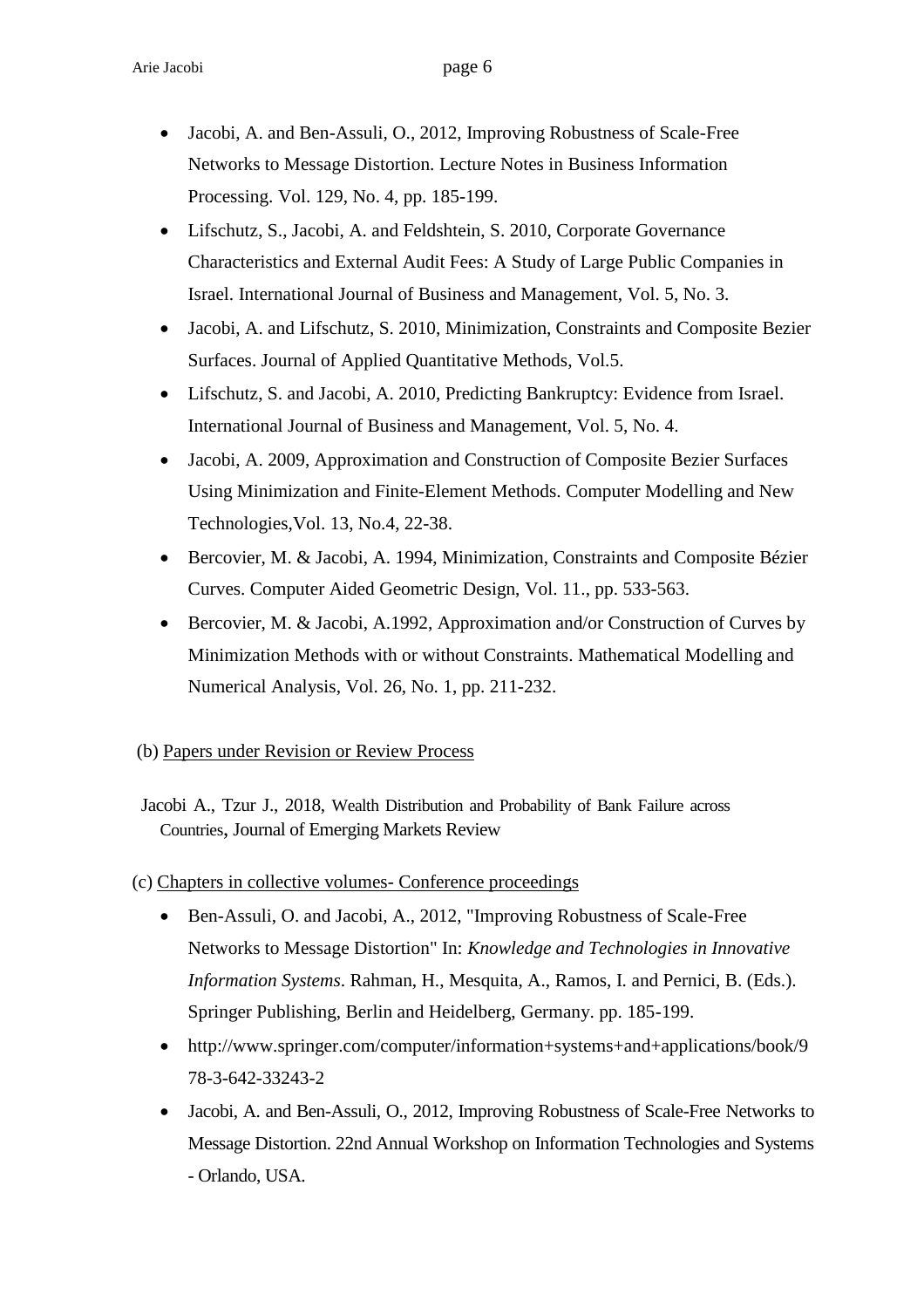- Ben-Assuli, O. and Jacobi, A., 2012, Improving Correctness Abilities of Scale-Free Networks to Message Distortion. 7th Mediterranean Conference on Information System - Guimarães, Portugal.
- Jacobi, A. and Ben-Assuli, O., 2011, Distortion of a Message Diffused in a Social Network, 21st Annual Workshop on Information Technologies and Systems - Shanghai, China.
- Jacobi, A. and Ben-Assuli, O., 2011, Mutation of a Message Diffused in a Social Network. 6th Mediterranean Conference on Information System, The University of Nicosia - The Amathus Hotel, Limassol, Cyprus.

Chapters in collective volumes - Conference proceedings

- Jacobi, A. and Ben-Assuli, O., 2012, Improving robustness of scale-free networks to message distortion, 22nd Annual Workshop on Information Technologies and Systems - Orlando, USA
- Ben-Assuli, O. and Jacobi, A., 2012, Improving Correctness Abilities of Scale-Free Networks to Message Distortion, 7th Mediterranean Conference on Information System - Guimarães, Portugal
- Jacobi, A. and Ben-Assuli, O., 2011, Distortion of a Message Diffused in a Social Network", 21st Annual Workshop on Information Technologies and Systems - Shanghai, China.
- Jacobi, A. and Ben-Assuli, O., 2011, Mutation of a Message Diffused in a Social Network, 6th Mediterranean Conference on Information System, The University of Nicosia - The Amathus hotel, Limassol, Cyprus

## **Lectures and Presentations at Meetings and Invited Seminars not followed by Published Proceedings**

- (a) Presentation of papers at conferences/meetings (oral or poster)
- Jacobi, A. (with Tzur J., 2019), Wealth Distribution and Probability of Bank Failure across Countries, The second 2019 Cross Country Perspective in Finance, Mauritius
- Jacobi, A. (with Muchnick, L., and Walker, D.), 2018, Creation of Homophilous Networks using Simulated Annealing, WITS 2018, San Jose, USA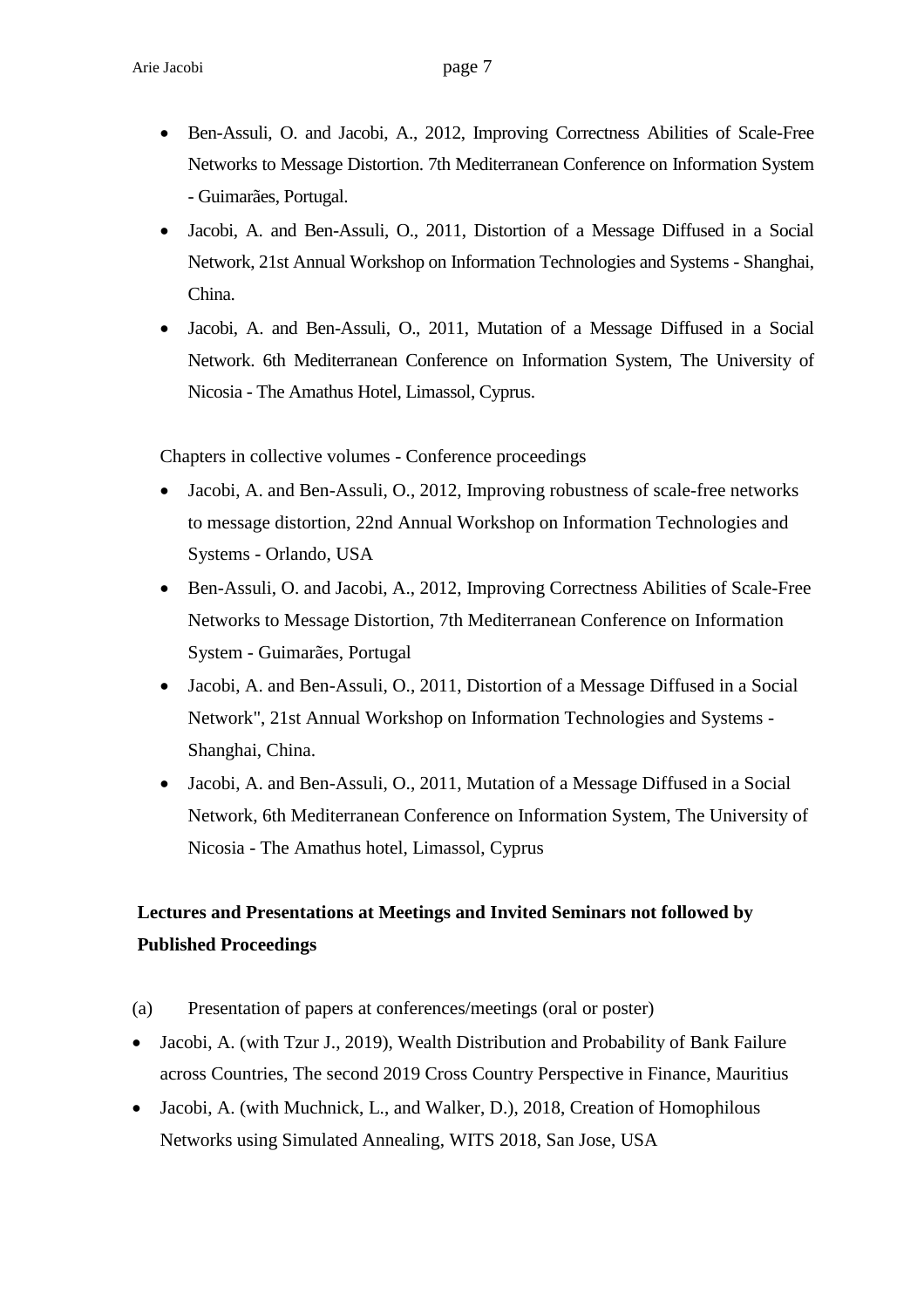- Tzur J. and Jacobi, A, 2017, Wealth Inequality and Bank Failure: A Cross-Country Simulation Analysis, The second 2017 Cross Country Perspective in Finance, Chiang Mai, Thailand
- Jacobi, A. (with Ben-Assuli O. and Hart T.), 2017, Participation in SIG Health Workshop, ICIS 2017, Seoul, South Korea
- Jacobi, A. and J Tzur J., 2017, Wealth Inequality and Bank Failure: A Cross-Country Simulation Analysis, The first 2017 Cross Country Perspective in Finance, Chengdu, China
- Jacobi, A., 2017, Cyber issues and challenges in health information exchange systems, National Health Record System: Local and Global Challenges and Opportunities, Israel
- Jacobi, A., 2017, Creation of homophile networks using two methods based on simulated annealing, The 9th ILAIS Conference, Kiryat Ono, Israel
- Jacobi, A. and Ben-Assuli, O., 2013, Improving correctness of scale-free networks to message distortion, ILAIS, Israel
- Jacobi, A. and Ben-Assuli, O., 2013, Improving Robustness of Scale-Free Networks to Message Distortion, 22nd Workshop on Information Technologies and Systems (WITS), Orlando
- Jacobi, A. and Ben-Assuli, O., 2012, Improving Robustness of Scale-Free Networks to Message Distortion, 18nd Americas Conference on Information System - Seattle, Washington, USA (Poster)
- Jacobi, A. and Ben-Assuli, O., 2011, Transformation of Massages Propagated in a Social Network, Post-ICIS 2011, LG CNS/KrAIS - Shanghai, China
- Jacobi, A. and Ben-Assuli, O., 2011, Mutation of a Massage Diffused in a Social Network, 21st Workshop on Information Technologies and Systems (WITS), - Shanghai, China
- Jacobi, A. and Ben-Assuli, O., 2011, Distortion of a Message Propagated in a Social Network, MCIS, Cyprus
- Jacobi, A. and Ben-Assuli, O., 2011, Distortion of a Message Propagated in a Social Network, 5th Israel Association for Information Systems Conference - The Open University of Israel, Israel
- Jacobi, A., 2004, Robotic System for Fruit Harvesting, Conference on Robotic Systems in Agriculture, Tel-Aviv, Israel